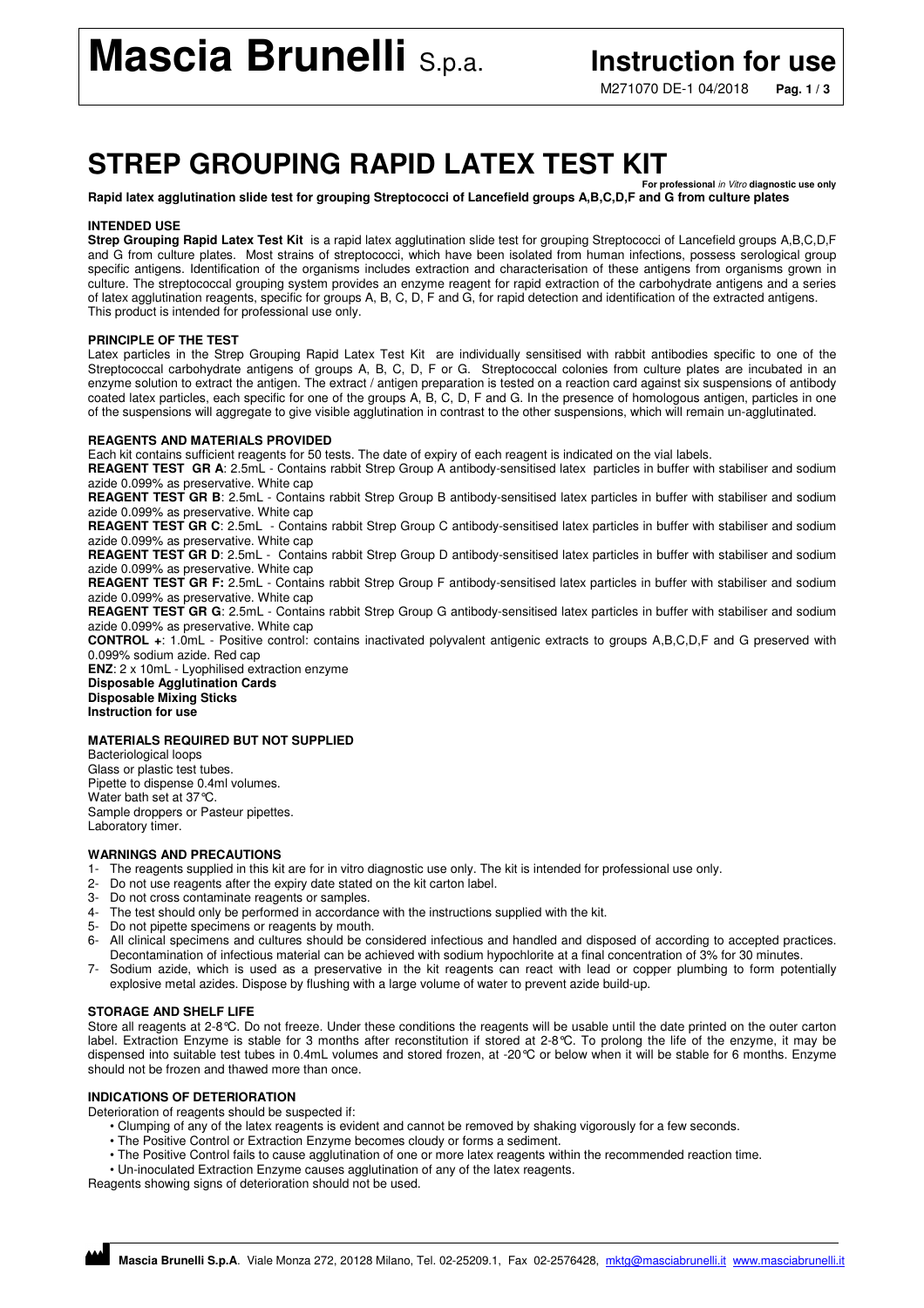**Mascia Brunelli** S.p.a. **Instruction for use** 

M271070 DE-1 04/2018 **Pag. 2 / 3**

#### **PREPARATION OF CULTURES AND SPECIMENS**

This test is designed for the testing of colonies which have the appearance and growth characteristics of streptococci, after overnight growth on routine laboratory culture media. For details concerning collection and handling of specimens and the choice of, inoculation and incubation of culture media, a standard textbook should be consulted.

Colonies may be taken from primary culture plates, or from pure subcultures, for testing on the day following inoculation of the medium. Stored cultures should not be used. The haemolytic properties of the culture are important to its identification and should be determined whether or not the growth taken for testing originates from blood based medium.

#### **CONTROLS**

The Positive Control should be tested regularly to ensure that the reagents are functioning correctly.

The control is supplied ready for use and should be tested in place of the culture extract in the test procedure. The Positive Control should give agglutination with all the test Latex Reagents. Failure of the Positive Control to give an agglutination pattern may be evidence of latex reagent deterioration. If a negative control is desired, un-inoculated Extraction Enzyme should be tested in place of the culture extract in the test procedure.

#### **TEST PROCEDURE**

Allow Strep Grouping Rapid Latex Test Kit reagents to reach room temperature prior to use

Proceed as follows for each organism to be grouped.

1. Allow the Latex reagents and positive control to reach room temperature.

2. Just prior to use, reconstitute a bottle of enzyme by adding 10mL distilled water. Mix gently to ensure complete reconstitution. Dispense 0.4mL **Extraction Enzyme** into a test tube.

3. Pick Streptococcal colonies from the surface of the agar using a bacteriological loop and emulsify them thoroughly in the Extraction Enzyme. To obtain best results, pick at least 4 or 5 average sized colonies or their equivalent for extraction. Excessive inoculation of extraction enzyme may cause non-specific agglutination. For minute-colony strains, a sweep of growth will be necessary.

4. Incubate the tube for 10 to 15 minutes in a 37°C water bath. Shake the tube after the first 5 minutes incubation and shake vigorously prior to testing to obtain even suspension of antigen.

5. Vigorously shake Latex reagents for a few seconds to obtain even suspension. Dispense one drop of each **Latex reagent** separately into six circles on a reaction card.

6. Transfer one drop of **well mixed extract** (or Positive Control) into the six separate circles next to the drop of latex reagent.

7. Mix the contents of each circle using separate mixing sticks and spread the liquid to cover the area of the circle. Do not use the same mixing stick for more than one circle.

8. Slowly and gently, rock and rotate the reaction card to mix the reagents for a maximum of one minute.

9. Inspect the card for agglutination. If present, agglutination should be clearly visible with the naked eye.

#### **INTERPRETATION OF RESULTS**

When, during the first minute reaction time, the latex particles aggregate into visible clumps, the result is positive for that suspension. If extract contains high quantity of antigen, agglutination may be very rapid giving large clumps. With weaker extracts agglutination may take longer to appear and give smaller clumps but there should be no difficulty distinguishing positive and negative reactions. When the latex particles retain their original milky appearance, without any significant aggregation, the result is negative for that

suspension. Traces of indistinct aggregation should be ignored and considered negative.

#### **EXPECTED RESULTS**

#### **Colonies associated with beta-haemolysis:**

1. Agglutination of a single latex reagent indicates the group identity of the strain. Complimentary tests should be considered to confirm the results, in particular:

- for group D strains, biochemical tests to differentiate Enterococcus species from group D streptococcus species (the former has relatively high antibiotic resistance).
- for group A, C or G strains with minute colony morphology, biochemical tests to confirm S.milleri / S.anginosus identification.

2. Agglutination of more than one latex reagent indicates the possibility of mixed growth of organisms from different groups or the presence of a strain with more than one group A (for example some group D streptococci which also possess group G antigen). Further procedures to be considered:

- subculture to obtain pure isolates for retesting.
- for strains with group D and group G antigen, biochemical tests to differentiate Enterococcus species from group D streptococcus species (Enterococcus strains with both these antigens may be more antibiotic resistant than those with only group D antigen).

3. Agglutination of all the latex reagents may indicate excessive inoculation of culture to the Extraction Enzyme or contamination of the test culture with organisms which cause non-specific agglutination of latex particles (these are normally simple to recognise from growth characteristics).

Further procedures to be considered:

- boiling the remaining extract for two or three minutes, cooling and retesting may lead to clear results.
- repeating the test using a smaller inoculation of the Extraction Enzyme.
- subculture to obtain pure isolates which may be retested.

4. No significant agglutination in any of the latex reagents indicates either that no group A, B, C, D, F or G streptococci were present in the test sample or that they were present in numbers below the threshold of sensitivity of the test. Further procedures to be considered:

- retest using a higher inoculum, particularly if group D or group F streptococci are suspected.
- beta-haemolytic streptococci which do not group may be

#### **Colonies not associated with beta-haemolysis**:

Agglutination of a single latex reagent showing a result of group B or group D gives a reliable identification of the strain. If the result is group A, C, F or G it may not be relevant to the identification of the strain and other identification methods are necessary. Further procedures to be considered:

• if the result is group D, biochemical differentiation between Enterococci and group D streptococci (see above). Any other combination of results should be interpreted using the information provided above.